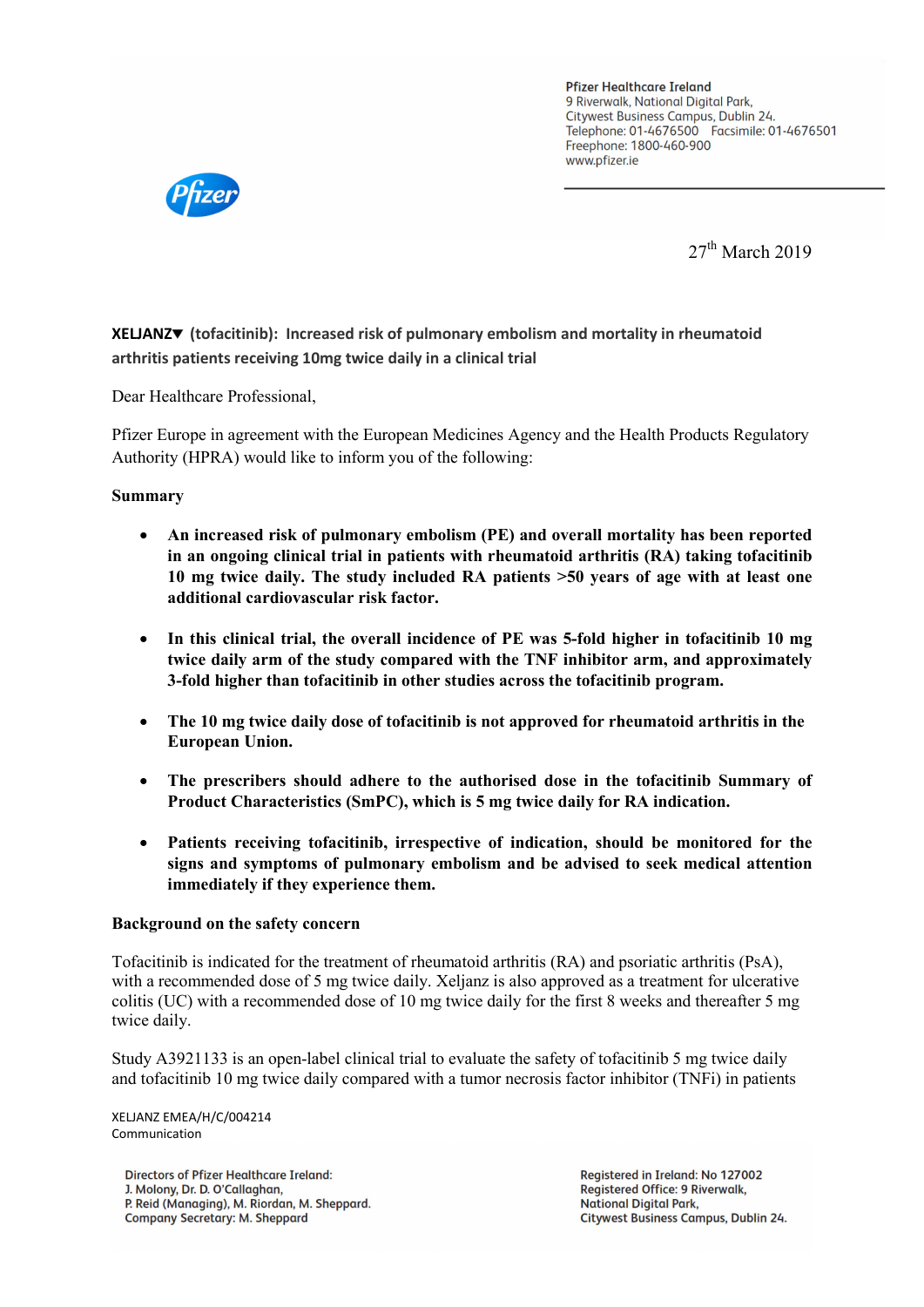**Pfizer Healthcare Ireland** 9 Riverwalk, National Digital Park. Citywest Business Campus, Dublin 24. Telephone: 01-4676500 Facsimile: 01-4676501 Freephone: 1800-460-900 www.pfizer.ie



with RA. The study was requested by regulatory agencies and designed to assess the risk of cardiovascular events with tofacitinib in patients 50 years of age or older who have at least one additional cardiovascular risk factor, e.g. current smoker, high blood pressure, high cholesterol levels, diabetes mellitus, history of heart attack, family history of coronary heart disease, extra-articular RA disease. All patients entered the study on stable doses of background methotrexate.

On the basis of the preliminary review of the data in Study A3921133, an external data safety monitoring committee found a statistically and clinically important difference in the incidence of pulmonary embolism with the tofacitinib 10 mg twice daily treatment arm compared to the active TNFi control. The overall incidence per person-year in the tofacitinib 10 mg twice daily arm is more than 5-fold higher than the TNFi control arm and is approximately 3-fold higher than that observed in other studies across the tofacitinib program. Additionally, all-cause mortality in the 10 mg twice daily arm was higher compared to the tofacitinib 5mg twice daily and the TNFi groups.

The MAH is therefore modifying study A3921133, so that the patients receiving tofacitinib 10 mg BID will have their dose switched to tofacitinib 5 mg BID for the remaining duration of the study.

Further evaluation of the data from study A3921133 and their potential impact on the Product Information of all currently approved indications of Xeljanz in the EU is currently ongoing.

The prescribers are reminded that they should adhere to the licensed dose of 5 mg twice daily for the treatment of RA. Patients receiving tofacitinib, irrespective of indication, should be monitored for the signs and symptoms of pulmonary embolism, and be advised to seek medical attention immediately if they experience them.

# **Call for reporting**

Healthcare professionals are reminded to continue to report suspected adverse reactions associated with Xeljanz $\blacktriangledown$  in accordance with the national spontaneous reporting system.

 This medicinal product is subject to additional monitoring. This will allow quick identification of new safety information. Healthcare professionals are asked to report any suspected adverse reactions.

You can assist us with monitoring the safety of Xeljanz by reporting suspected adverse reactions. Suspected adverse drug reactions (ADRs) should be reported to the Health Products Regulatory Authority (HPRA):

- Online Reporting via the HPRA Website [www.hpra.ie](http://www.hpra.ie/)
- Using downloadable form from the HPRA website. An adverse reaction report form can be downloaded from the HPRA Website. This can be sent by Freepost to the HPRA or by email to [medsafety@hpra.ie.](mailto:medsafety@hpra.ie)

XELJANZ EMEA/H/C/004214 Communication

**Directors of Pfizer Healthcare Ireland:** J. Molony, Dr. D. O'Callaghan, P. Reid (Managing), M. Riordan, M. Sheppard. **Company Secretary: M. Sheppard** 

Registered in Ireland: No 127002 **Registered Office: 9 Riverwalk, National Digital Park.** Citywest Business Campus, Dublin 24.